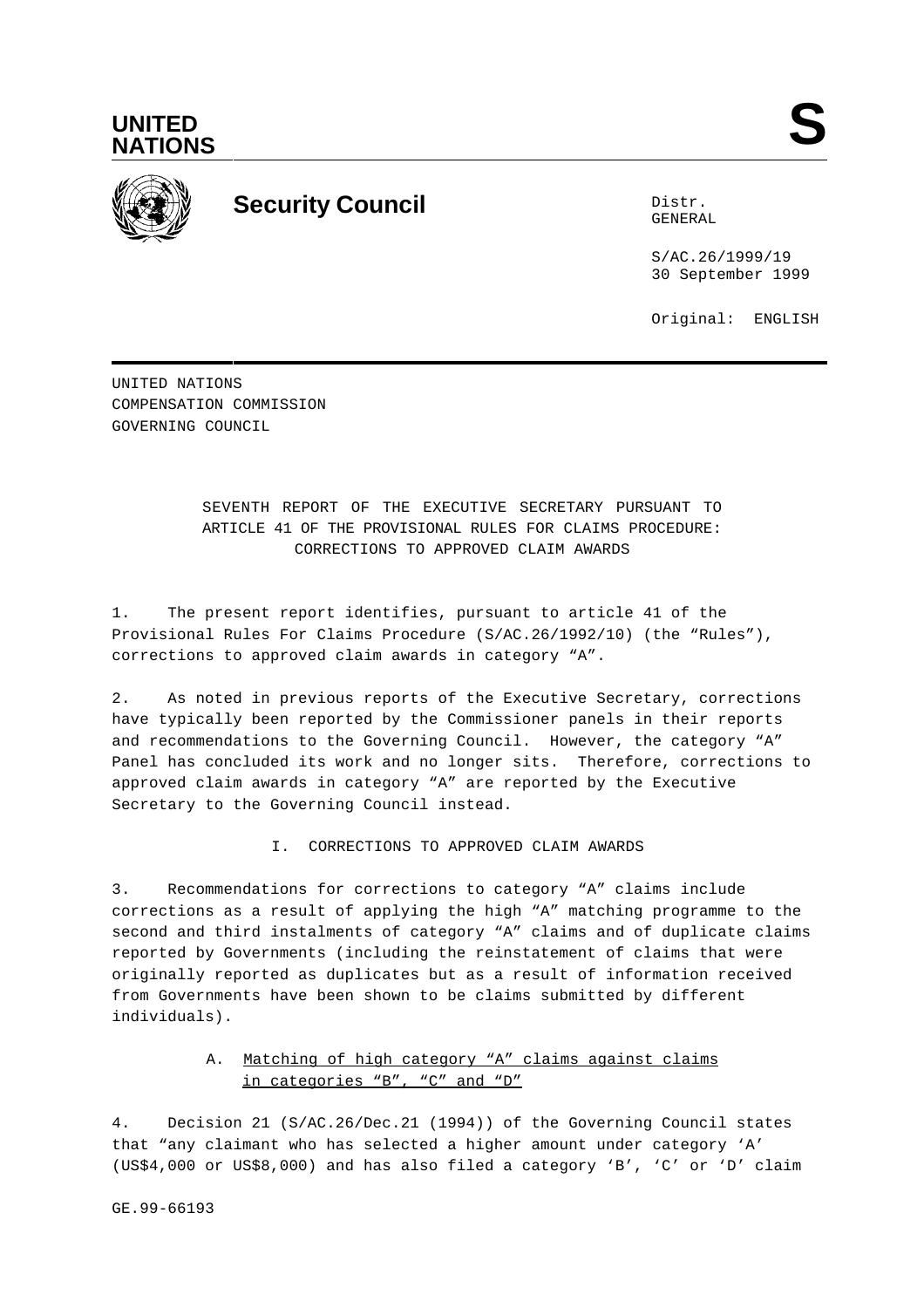S/AC.26/1999/19 Page 2

will be deemed to have selected the corresponding lower amount under category 'A'". The Commission applied the high "A" matching programme for the second and third instalments of category "A" claims against all claims data in categories "B", "C" and "D" in order to determine those claims that were filed for higher amounts in category "A" and that also have claims in those other categories.

5. Claimants with claims that were filed for the higher amount in category "A" that have been found to have filed claims in other categories have had their claim amounts adjusted downward in accordance with decision 21. A total of 3,355 claims from 25 Governments and 4 international organizations were detected by the high "A" matching programme. The adjusted claim awards have been included in the corrected total recommended awards in chapter I, section D,  $\inf$ ra. The results of the high "A" matching programme for the remaining instalments of category "A" claims will be reported to the Governing Council at its thirty-fourth session, to be held from 7 to 9 December 1999.

#### B. Duplicate claims

6. Since the last article 41 report, a total of 26 claims have been found to be duplicates of other claims also awarded compensation in category "A". No compensation should be awarded for the duplicate claims and the total recommended awards should be revised accordingly. The following table identifies the Governments concerned, the instalments to be adjusted, the total number of claims to be corrected and the total amount by which the instalment will be reduced.

| Government   | Instalment | Total number of<br>duplicate claims | Amount of<br>reduction (US\$) |
|--------------|------------|-------------------------------------|-------------------------------|
| India        | First      | $\mathbf{1}$                        | (5,000.00)                    |
|              | Second     | 1                                   | (4,000.00)                    |
|              | Fourth     | 6                                   | (24, 500.00)                  |
|              | Fifth      | 6                                   | (24,000.00)                   |
| Pakistan     | Special    | $\mathbf{1}$                        | (4,000.00)                    |
| Philippines  | Third      | $\mathbf{1}$                        | (4,000.00)                    |
| Turkey       | Fourth     | $\mathbf{1}$                        | (4,000.00)                    |
|              | Fifth      | 7                                   | (22,000.00)                   |
|              | Sixth      | 2                                   | (12,000.00)                   |
| <b>Total</b> |            | 26                                  | (103, 500.00)                 |

#### Table 1. Duplicate claims

7. The adjusted claim awards have been included in the corrected total recommended awards in chapter I, section D, infra.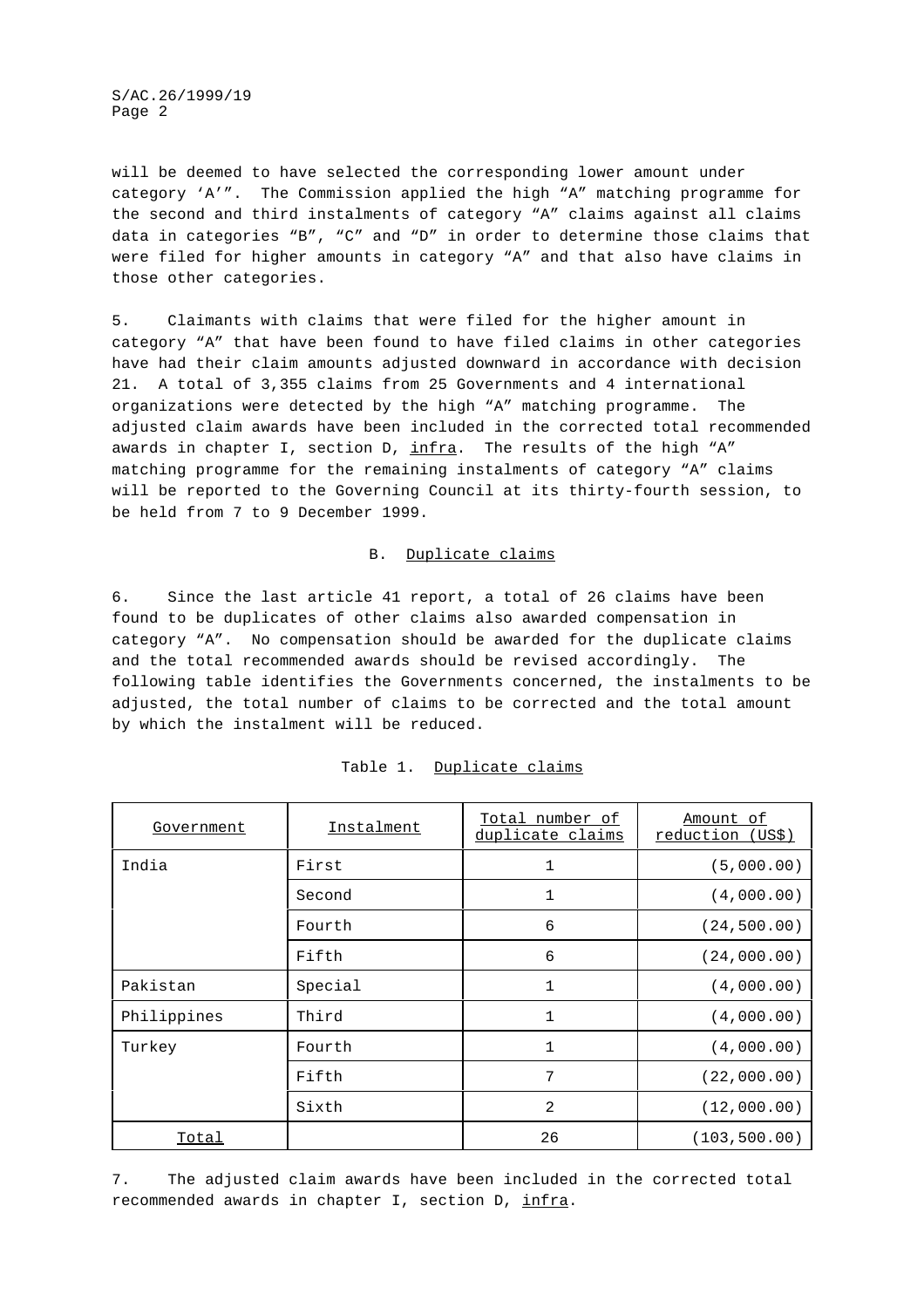#### C. Other corrections

8. In the sixth instalment report on category "A" claims, two claims submitted by Vietnam and one claim submitted by Yemen were identified as duplicates of other claims awarded compensation in the same instalment. However, additional information submitted by the Governments of Vietnam and Yemen has now shown that the claims were in fact submitted by different individuals and that no duplication exists in these situations. The total recommended awards for Vietnam and Yemen in the sixth instalment should be revised accordingly.

9. In the sixth article 41 report, one claim that had been submitted in the fourth instalment by Turkey was identified as a duplicate of a claim awarded compensation in the fifth instalment. Additional information submitted by the Government of Turkey has now shown that the claims were in fact submitted by different individuals and that no duplication exists in this situation. The total recommended award for Turkey in the fourth instalment should be revised accordingly.

10. At the request of the Government of Canada and with the agreement of the United Nations Development Programme (UNDP) in Yemen, one claim submitted by UNDP Yemen and approved in the sixth instalment has been transferred to Canada.

## D. Corrected amounts by instalment

11. Based on the above corrections, the category "A" claims aggregate corrected amounts per country, by claim instalment, are as follows:

#### Table 2. First instalment corrections

| Country or<br>international<br>organization | Previous total<br>recommended award<br>US\$) | Corrected total<br>recommended award (US\$) |
|---------------------------------------------|----------------------------------------------|---------------------------------------------|
| India                                       | 25,048,000.00                                | 25,043,000.00                               |

| Table 3. |  | Second instalment corrections |
|----------|--|-------------------------------|
|          |  |                               |

| Country or                    | Previous total             |                                             |
|-------------------------------|----------------------------|---------------------------------------------|
| international<br>organization | recommended award<br>US\$) | Corrected total<br>recommended award (US\$) |
| India                         | 50,859,500.00              | 50,855,500.00                               |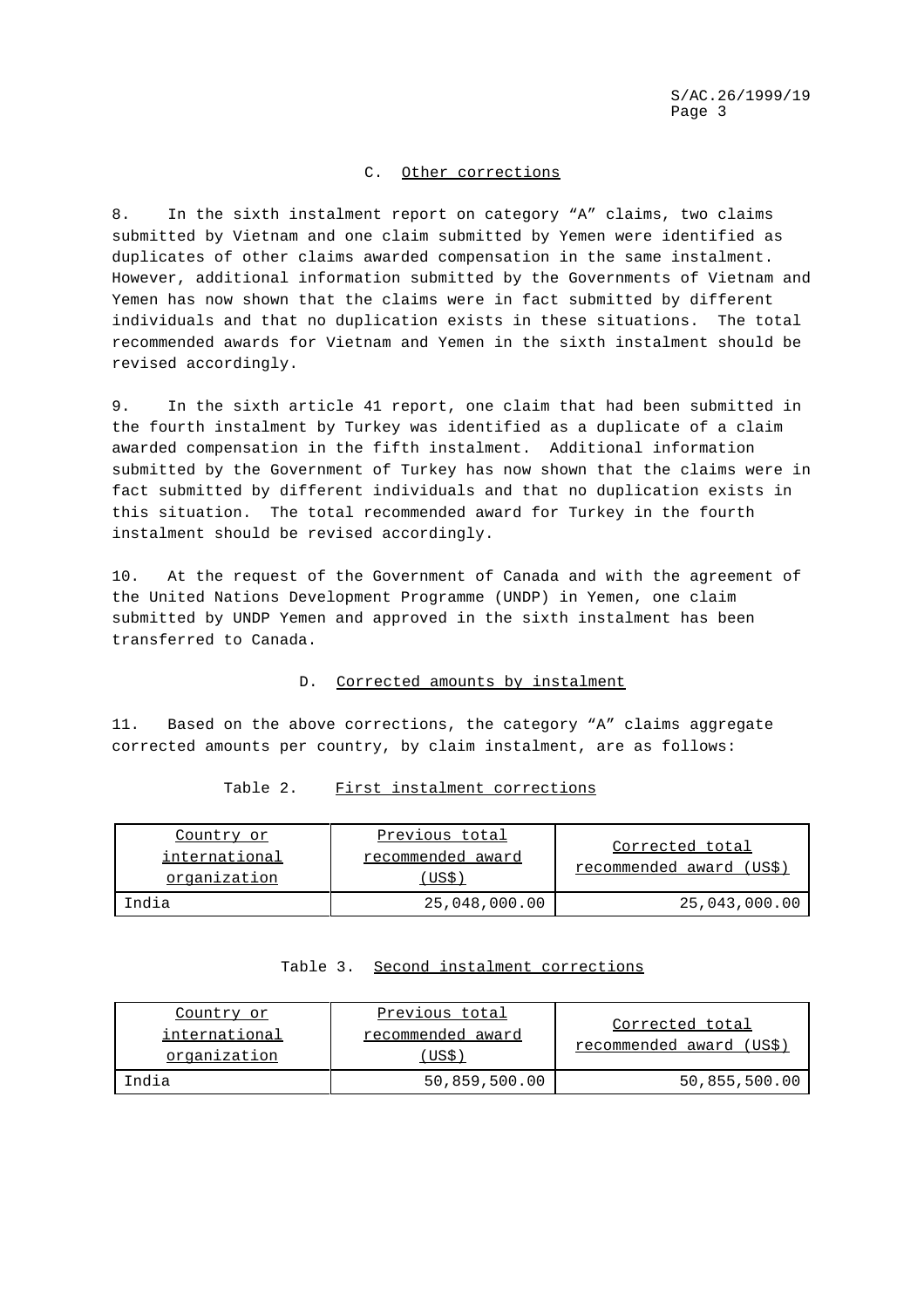| Country or<br>international<br>organization | Previous total<br>recommended award<br>(US\$) | Corrected total<br>recommended award (US\$) |
|---------------------------------------------|-----------------------------------------------|---------------------------------------------|
| Egypt                                       | 174,390,500.00                                | 174,194,000.00                              |
| India                                       | a/17,001,000.00                               | 16,732,500.00                               |
| Iran                                        | 68,574,500.00                                 | 68,447,000.00                               |
| Jordan                                      | 93,844,500.00                                 | 91,939,500.00                               |
| Kuwait                                      | 104,632,000.00                                | 104,620,000.00                              |
| Pakistan                                    | 180,500.00                                    | 174,500.00                                  |
| Phillippines                                | 5,519,500.00                                  | 5,487,000.00                                |
| Sri Lanka                                   | 52,421,000.00<br>a/                           | 52,421,000.00                               |
| Sudan                                       | 11,947,000.00<br>b/                           | 11,945,500.00<br>b/                         |
| Thailand                                    | 3,523,500.00<br>b/                            | 3,520,500.00<br>b/                          |

### Table 4. Third instalment corrections

a/ In the sixth article 41 report the corrected total recommended awards for the third instalment for India and Sri Lanka were reported as US\$16,993,000.00 and US\$52,409,000.00 respectively. These amounts did not include amounts for claims that had previously been set aside pending receipt of additional information for payment purposes. In this report, the previous total recommended award fields reflect the amounts that should have appeared in the corrected total recommended award fields in the last report for these two countries.

 $b/$  These amounts include claims from the fourth instalment that the Governing Council decided be paid as part of the third instalment.

| Country or<br><u>international</u><br><u>organization</u> | Previous total<br>recommended award<br><u>(US\$)</u> | Corrected total<br><u>recommended award (US\$)</u> |
|-----------------------------------------------------------|------------------------------------------------------|----------------------------------------------------|
| Algeria                                                   | 26,500.00                                            | 17,500.00                                          |
| Bangladesh                                                | 52,835,500.00                                        | 52,481,500.00                                      |
| Egypt                                                     | 207,798,000.00                                       | 207, 343, 500.00                                   |
| Ethiopia                                                  | 192,500.00                                           | 168,500.00                                         |
| Hungary                                                   | 114,000.00                                           | 111,000.00                                         |
| India                                                     | 148,425,500.00                                       | 146,328,000.00                                     |
| Iran                                                      | 3,593,000.00                                         | 3,515,000.00                                       |
| Ireland                                                   | 129,500.00                                           | 126,500.00                                         |
| Italy                                                     | 184,000.00                                           | 182,500.00                                         |
| Jordan                                                    | 17,837,500.00                                        | 17,441,500.00                                      |
| Kuwait                                                    | 40,990,500.00                                        | 40,986,000.00                                      |
| Netherlands                                               | 37,000.00                                            | 34,000.00                                          |
| Pakistan                                                  | 22,851,500.00                                        | 22,616,000.00                                      |
| Philippines                                               | 30,558,000.00                                        | 30,465,000.00                                      |

## Table 5. Fourth instalment corrections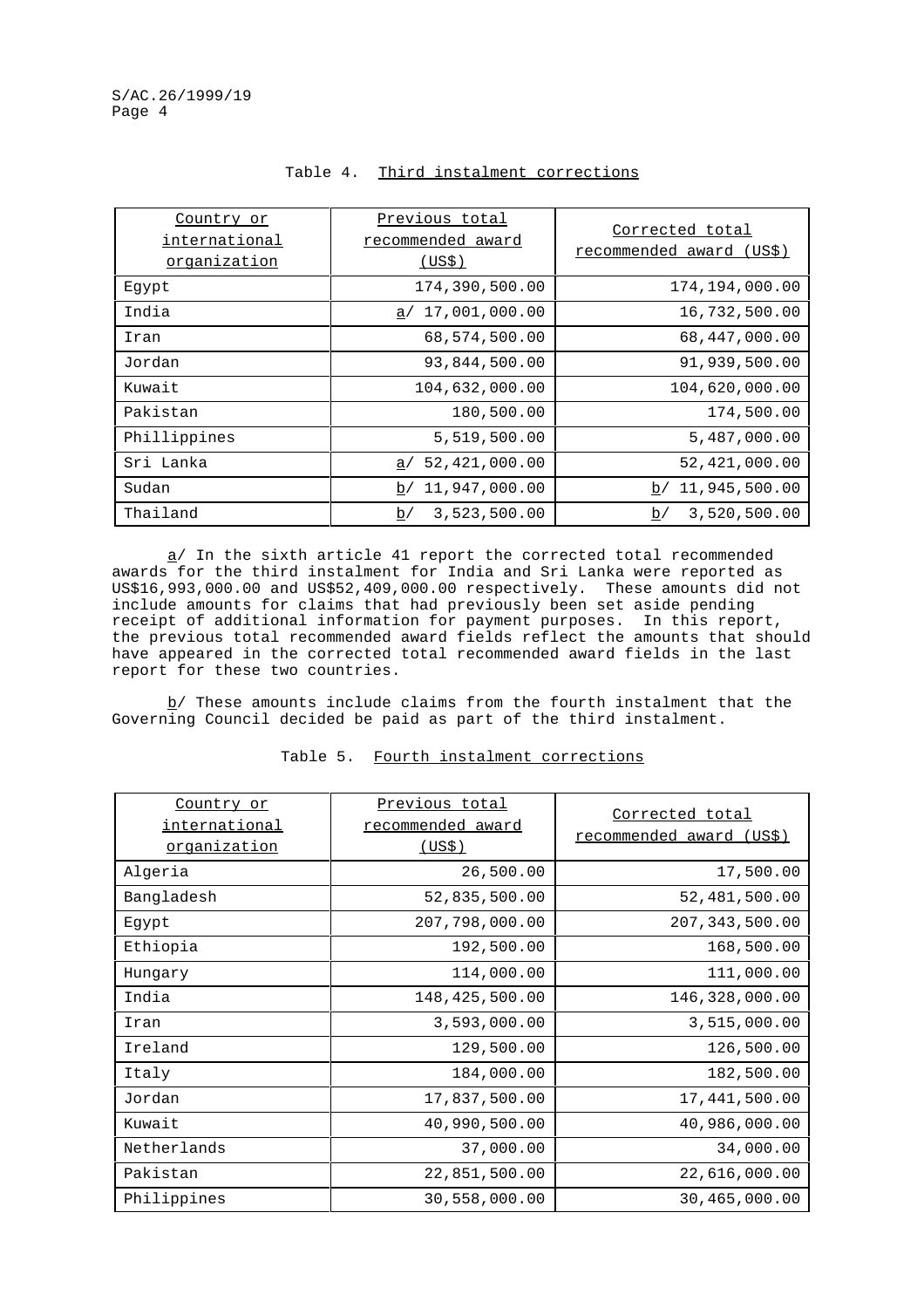| Country or<br><u>international</u><br><u>organization</u> | Previous total<br>recommended award<br>(USS) | Corrected total<br>recommended award (US\$) |
|-----------------------------------------------------------|----------------------------------------------|---------------------------------------------|
| Poland                                                    | 3,788,500.00                                 | 3,785,500.00                                |
| Republic of Korea                                         | 1,208,500.00                                 | 1,205,500.00                                |
| Slovakia a/                                               | 260,500.00                                   | 257,500.00                                  |
| Somalia                                                   | 515,500.00                                   | 511,000.00                                  |
| Sri Lanka                                                 | 71,729,500.00                                | 71,728,000.00                               |
| Sudan                                                     | b/10, 243, 000.00                            | b/10,223,500.00                             |
| Syria                                                     | 26,612,500.00                                | 26,176,000.00                               |
| Thailand                                                  | 2,597,500.00<br>b/                           | 2,590,000.00<br>$\underline{b}/$            |
| Tunisia                                                   | 317,500.00                                   | 314,500.00                                  |
| Turkey                                                    | 6, 297, 000.00                               | 6, 288, 000.00                              |
| Yemen                                                     | 25,645,000.00                                | 25,540,000.00                               |
| UNDP Jerusalem                                            | 78,000.00                                    | 75,000.00                                   |
| UNHCR Canada                                              | 56,000.00                                    | 53,000.00                                   |
| UNHCR Geneva                                              | 30,500.00                                    | 27,500.00                                   |
| UNRWA Gaza                                                | 690,000.00                                   | 687,000.00                                  |

a/ Claims listed under Slovakia were initially filed by the Czech and Slovak Federal Republic. Pursuant to an agreement between the Governments of the Slovak Republic and Czech Republic, awards of compensation have to be paid to these two governments respectively. The amounts identified in this table for Slovakia represent the Slovak Republic's portion of the recommended awards for the fourth instlament.

b/ These amounts exclude those claims that the Governing Council decided be paid as part of the first, second and third instalments.

| Country or<br>international<br>organization | Previous total<br>recommended award<br>(USS) | Corrected total<br>recommended award (US\$) |
|---------------------------------------------|----------------------------------------------|---------------------------------------------|
| India                                       | 150,137,000.00                               | 150, 113, 000.00                            |
| Turkey                                      | 6,514,000.00                                 | 6,492,000.00                                |

## Table 6. Fifth instalment corrections

## Table 7. Sixth instalment corrections

| Country or<br>international<br>organization | Previous total<br>recommended award<br>(US\$) | Corrected total<br>recommended award (US\$) |
|---------------------------------------------|-----------------------------------------------|---------------------------------------------|
| Canada                                      | 59,000.00<br>a/                               | 67,000.00                                   |
| Turkey                                      | 1,566,000.00                                  | 1,554,000.00                                |
| Vietnam                                     | 3,484,000.00                                  | 3,492,000.00                                |
| Yemen                                       | 1,855,500.00                                  | 1,859,500.00                                |
| UNDP Yemen                                  | 807,000.00<br>a <sub>1</sub>                  | 799,000.00                                  |